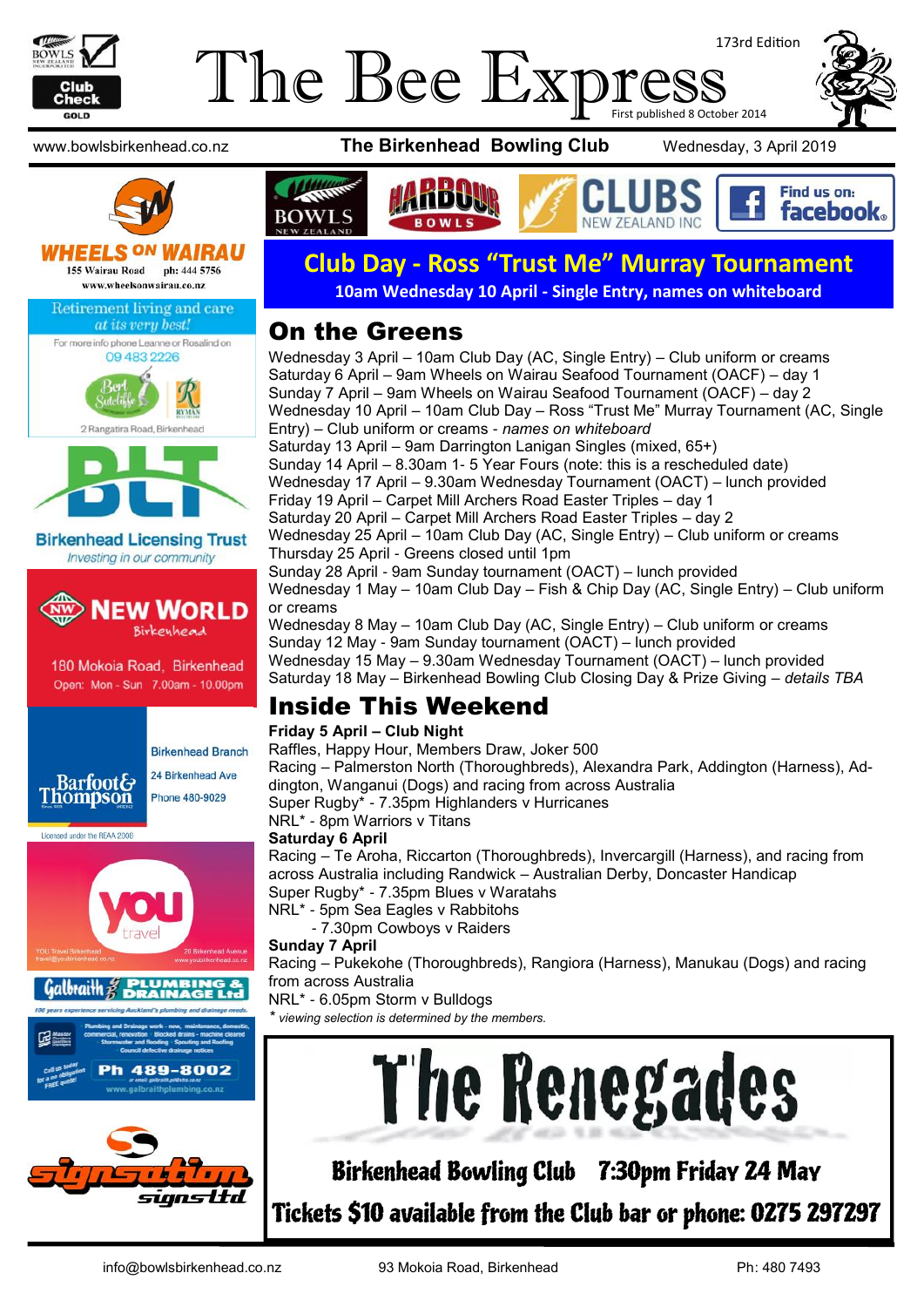www.bowlsbirkenhead.co.nz **The Birkenhead Bowling Club** Wednesday, 3 April 2019



**Birkenhead Licensing Trust** Investing in our community



onal Apparel & Products, Corporate Gifts **Customised Team & Club Uniforms** 







www.e-move.co.nz





www.dils.co.nz



#### BIRKENHEAD

Recreation Drive PH: 418 2424 Proudly Supporting Bowls Birkenhead www.birkenheadrsa.com

**Housie! Bingo! Thursday 18 April Caller: Kevin "Scratchy" George Cash Prizes First Game 7pm Bingo cards only \$1 per card** Further info ph: 0275 297297, Entry restricted to 18 years and over

Housie! Bingo! every third Thursday in the month

#### Return Cup & Trophies

It's that time of the year again. The cups and trophies go for engraving and polishing ready to be given out to this seasons winners.

If you have cups or trophies in your possession it is now time to return them to the Club.

## Cleghorn Helps Out

After five rounds of Cadness Cup section play Birkenhead 1, Gary Wallace, Evan Thomas Joseph Korkis, Mick Moodie (s), had six straight wins to top there section, in fact the only unbeaten team across the three sections. In doing so qualified for the Cup post section.

Birkenhead 2, Keith Burgess, Barry Reyland, Steve Yates and Lionel Drew (s) didn't fare so well in section play with two wins for five games, but qualified for the Consola-

tion post section. Friday 29 March and the trek to Manly was made. Birkenhead 2 had hopes of at least finishing off the event on the podium of the Consolation. Unfortunately this wasn't to be with Drew's four beating up but then dropping the next game to Mahurangi



Beach Haven (18-12) first Mick Moodie (Skip), Gary Wallance (lead), Sandy Cleghorn (two). Cadness Cup Men's Winners 2019: from left: Joseph Korkis (three), Absent: Evan Thomas (two)

East 2 (19-25) and the third game wasn't played.

Birkenhead 1 and Moodie's Four had made the Cup post section unbeaten. But today a slight change in the team as Thomas was unavailable, Sandy Cleghorn was called in to play two. First up Tony Popplewell's Mairangi 1 with Birkenhead keeping up their record and coming away with a win (17-11), Chris Taylor's Takapuna was next in Birkenhead's sights and another win (20-16). Seven straight wins and one game to play. J Holdsworth's Mahurangi East 1, with past Birkenhead member Martin Short, was all that stood between Birkenhead and the Cadness Cup for 2019. At the conclusion of the game Birkenhead had scratched up its eighth straight win (24-14) and in doing so claimed the Cadness Cup for 2019 undefeated. Presented in 1919 this was the 90th year of Cadness Cup competition.

#### Ross "Trust Me" Murray Tournament

Played a little differently to the usual Wednesday Club Days, but that was the way Ross liked it. In Ross's days this was a feature once a year on the Club Day calendar and today it remains a feature keeping a tradition going. Gone are the days of the books with the last chapter missing for prizes, but the prizes are not what this is all about. It is about playing something different and the format enables players to be playing in different teams each game.

Wednesday 10 April – 10am Club Day – Ross "Trust Me" Murray Tournament (AC, Single Entry) – Club uniform or creams. Name on the white board in the club if you wish to play.<br>The late Ross "Trust Me" Murray to play.

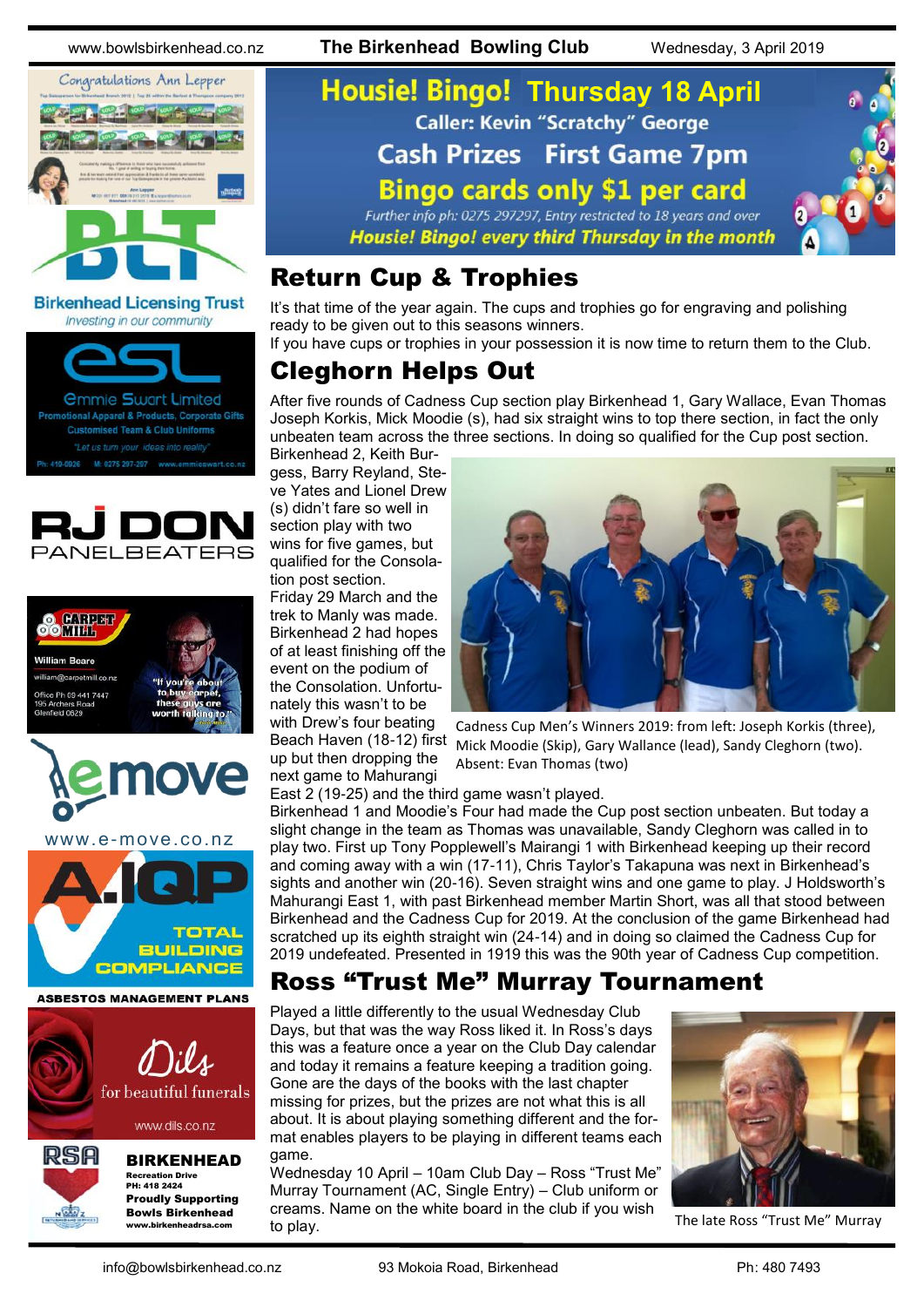www.bowlsbirkenhead.co.nz **The Birkenhead Bowling Club** Wednesday, 3 April 2019



for beautiful funerals





155 Wairau Road ph: 444 5756 www.wheelsonwairau.co.nz

**AKARANA PUBLISHING COMPANY** 

**Sporting & General Publications** 

Ph: 419 7124



**Barfoot&Thompson** 

Starship

**Tim Roskruge** 

M: 0274 923 125<br>P: 09 418 3846 Birkenhead 09 480 9029<br>E: troskruge@barfoot.co.nz **Birkenhead 24 Briter**<br>P Q Bos 34027 Birker Avenue<br>Fax. 09 480 901E www.ba





180 Mokoia Road, Birkenhead Open: Mon - Sun 7.00am - 10.00pm





Licensed under the REAA 2008



#### Second Thursday in the Month 7pm @ Birkenhead Bowling Club

# Thursday 11 April

Team and single entry Enter on the night

# Wrist, Back and Lack of Play

Rescheduled from the original November date due to lack of entries. The Women's Championship Triples finally got underway last Sunday with three teams chasing the last women's championship silverware of the season. Playing a round robin with the top two playing off in the final. Mavis Smith's triple with Judi Farkash and Robyn Autridge lost both their two games, leaving Milika Nathan's and Ruth Lynch's triples with a win a piece and due to play each other to see who would be red or green in the final. The third round of the round robin was declared the final by both teams in conjunction with the controlling body and the ladies got down to work.

Nathan skipping Lauranne Croot and Adele Ineson, while Lynch, supporting a fetching pink cast on her wrist, skipping Carole Fredrick returning from injury and recently crown singles champion Katrina Holland.

Lynch's team on paper would be the red hot favourites but with Lynch's wrist in plaster, Fredrick playing her first game in months and Katrina just getting back into bowls it wasn't a team at full strength. While Nathan has been in the top two of all the women's and 1-5 year championships played to date, and she would at the very least finish runner up. With Croot and Ineson in support the timing couldn't be any better for Nathan, Croot and Ineson to pull off an upset.

Lynch got out of the blocks first and was up (3-0) before Nathan's triple got on the board. But Nathan came back and to take the following two ends and lead (3-4). As far as the lead went that was it for Nathan as Lynch steeped out over the next five ends to be well in front (13-4) over the next four ends single shots where shared and after thirteen ends Lynch was in control ahead (15-6). Two ones, a three and a four scored to Lynch and after sixteen ends the game was over (23-6), the remaining two ends not required. Lynch's triple showed their class and why they deserved the red hot favourites tag. Katrina Holland, Carole Fredrick and Ruth Lynch will now go forward to compete in BNH Women's Champion of Champion Triples on Saturday 18 April

## Centre Title for Sexton

In this day and age the common trend is as members retire they move into one of the many luxurious retirement villages popping up or move out of Auckland altogether. The Coromandel has proved attractive to some to retire to. Colleen Sexton and Chrissie Peers

are two that have made the move with their respective husbands and continue to make their mark on the bowling green, but in the Thames Valley Bowling Centre.

Last weekend Thames Valley Women's Open Fours was played on the greens at Thames Coast Bowling Club. The semi-finals saw Thames's Val Mathews, Patsy Robinson, Chrissie Peers, Doreen Garlick beat Waihi Beach RSA's

Erin Schumacher, Julie Skelly, Marie Martin, Gwenda Rumney (15/14) on an extra end. While Mercury Bay's Jayne



Thames Valley Open Women's Fours Champions – Mercury Bay. Collen Sexton (second from left)

Skinner, Colleen Sexton, Lee McDonald, Gail Knight beat the composite team of Missy Veal, Margaret Reid, Irene Goss, Belinda Goodal (12/6)

The final and Jayne Skinner's team beat Val Mathews's team (15/11), with Colleen Sexton picking up a centre title and Chrissie Peers the runners-up.

Past member Ruth Hitchcock also competed but the team she played in failed to qualify. Colleen retains a membership of Birkenhead while both Ruth and Chrissie no longer hold current memberships.